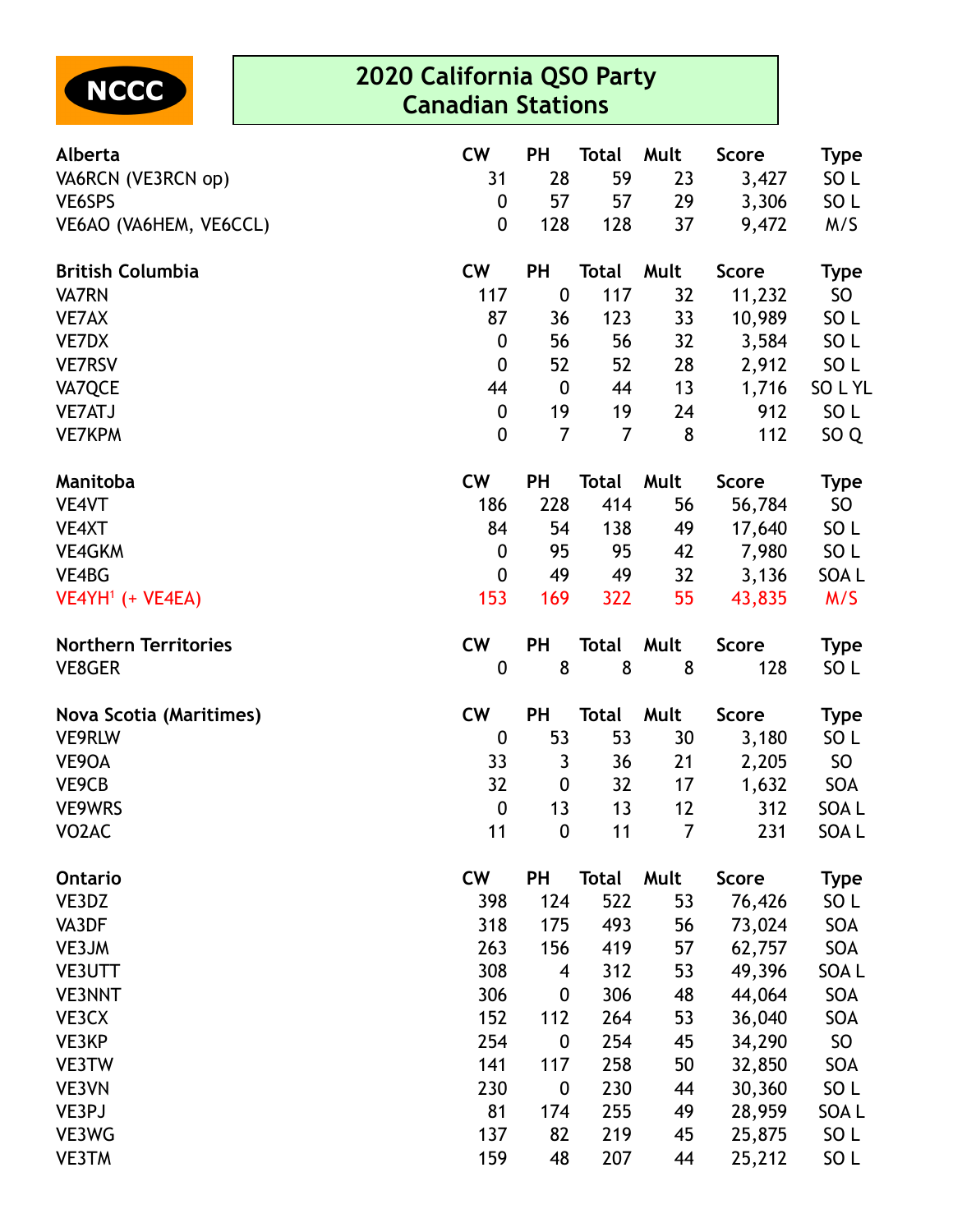| <b>ENCCC</b> |
|--------------|
|--------------|

## **2020 California QSO Party Canadian Stations**

| Ontario            | <b>CW</b>        | <b>PH</b>                | Total                   | Mult           | <b>Score</b> | <b>Type</b>      |
|--------------------|------------------|--------------------------|-------------------------|----------------|--------------|------------------|
| VE3MV              | 177              | 22                       | 199                     | 43             | 24,725       | SOA L            |
| VA3WB              | 139              | 45                       | 184                     | 43             | 21,801       | SOA L            |
| VE3EJ              | 166              | $\boldsymbol{0}$         | 166                     | 37             | 18,426       | SOA              |
| VA3EC              | 140              | $\boldsymbol{0}$         | 140                     | 39             | 16,380       | SO L             |
| <b>VE3MGY</b>      | 142              | $\boldsymbol{0}$         | 142                     | 36             | 15,336       | SOA L            |
| <b>VE3GFN</b>      | 110              | 28                       | 138                     | 36             | 13,896       | SOA <sub>L</sub> |
| VE3BR              | 120              | 24                       | 144                     | 32             | 13,056       | <b>SO</b>        |
| VE3EY              | 102              | $\boldsymbol{0}$         | 102                     | 36             | 11,016       | SO               |
| VE3FJ              | 100              | $\boldsymbol{0}$         | 100                     | 36             | 10,800       | SOA              |
| VE3SST             | 69               | 40                       | 109                     | 31             | 8,897        | SO <sub>L</sub>  |
| VE3YT              | 103              | $\boldsymbol{0}$         | 103                     | 28             | 8,652        | SO               |
| <b>VE3NR</b>       | 45               | 44                       | 89                      | 38             | 8,474        | SOA              |
| <b>VE3DQN</b>      | 84               | 11                       | 95                      | 28             | 7,672        | SO <sub>L</sub>  |
| VA3TPS             | $\boldsymbol{0}$ | 90                       | 90                      | 37             | 6,660        | SO <sub>L</sub>  |
| VA3WW              | $\pmb{0}$        | 79                       | 79                      | 41             | 6,478        | SOA              |
| VE3LMS             | 49               | 23                       | 72                      | 27             | 5,211        | SO <sub>L</sub>  |
| VE3JI              | 54               | $\pmb{0}$                | 54                      | 27             | 4,374        | SOA L            |
| VE3FH              | 60               | $\boldsymbol{0}$         | 60                      | 24             | 4,320        | SO <sub>L</sub>  |
| VE3HED             | $\boldsymbol{0}$ | 61                       | 61                      | 33             | 4,026        | SOA              |
| VA3FN              | 52               | $\boldsymbol{0}$         | 52                      | 24             | 3,744        | SO <sub>L</sub>  |
| VE3KTB             | 43               | 11                       | 54                      | 23             | 3,473        | SOA              |
| VE3SB              | 45               | $\boldsymbol{0}$         | 45                      | 24             | 3,240        | SO <sub>L</sub>  |
| VE3AQ              | 44               | $\boldsymbol{0}$         | 44                      | 24             | 3,168        | SO <sub>L</sub>  |
| VA3RKM             | 37               | 3                        | 40                      | 27             | 3,159        | SO <sub>L</sub>  |
| VA3PC              | $\pmb{0}$        | 45                       | 45                      | 26             | 2,340        | SOA              |
| VE3HX              | 32               | $\boldsymbol{0}$         | 32                      | 22             | 2,112        | SO               |
| VE3ODR             | $\pmb{0}$        | 28                       | 28                      | 32             | 1,792        | SOA L            |
| VE3HG              | 24               | $\boldsymbol{0}$         | 24                      | 15             | 1,080        | SO <sub>L</sub>  |
| <b>VE3EL</b>       | $\boldsymbol{0}$ | 23                       | 23                      | 15             | 690          | SO <sub>L</sub>  |
| VA3DKL             | 19               | $\boldsymbol{0}$         | 19                      | 11             | 627          | SO <sub>L</sub>  |
| VA3ISP             | $\boldsymbol{0}$ | 20                       | 20                      | 14             | 560          | SO <sub>L</sub>  |
| VE3PQ              | 15               | $\boldsymbol{0}$         | 15                      | 12             | 540          | SO <sub>L</sub>  |
| VE3XD              | 12               | 0                        | 12                      | 8              | 288          | SOA L            |
| VE3OU              | $\mathbf 0$      | $\overline{\mathbf{4}}$  | $\overline{\mathbf{4}}$ | 4              | 32           | SO <sub>L</sub>  |
| VA3MYC (VE3LJQ op) | $\boldsymbol{0}$ | $\overline{2}$           | $\mathbf{2}$            | $\overline{2}$ | 8            | SO <sub>Q</sub>  |
| VE3UZ (+ VE3GYL)   | 195              | 92                       | 287                     | 52             | 39,988       | M/S              |
| VE3KIU (+ VE3SIF)  | 18               | $\mathbf{0}$             | 18                      | 18             | 972          | M/SL             |
| Quebec             | <b>CW</b>        | <b>PH</b>                | <b>Total</b>            | Mult           | <b>Score</b> | <b>Type</b>      |
| <b>VE2FK</b>       | 121              | $\boldsymbol{0}$         | 121                     | 42             | 15,246       | SOA              |
| <b>VA2EBI</b>      | 72               | 26                       | 98                      | 43             | 11,524       | SOA L            |
| <b>VE2NTT</b>      | $\boldsymbol{0}$ | 130                      | 130                     | 43             | 11,180       | SOA              |
| <b>VE2HEW</b>      | $\overline{7}$   | $\overline{\mathcal{A}}$ | 11                      | 10             | 290          | SOA L            |